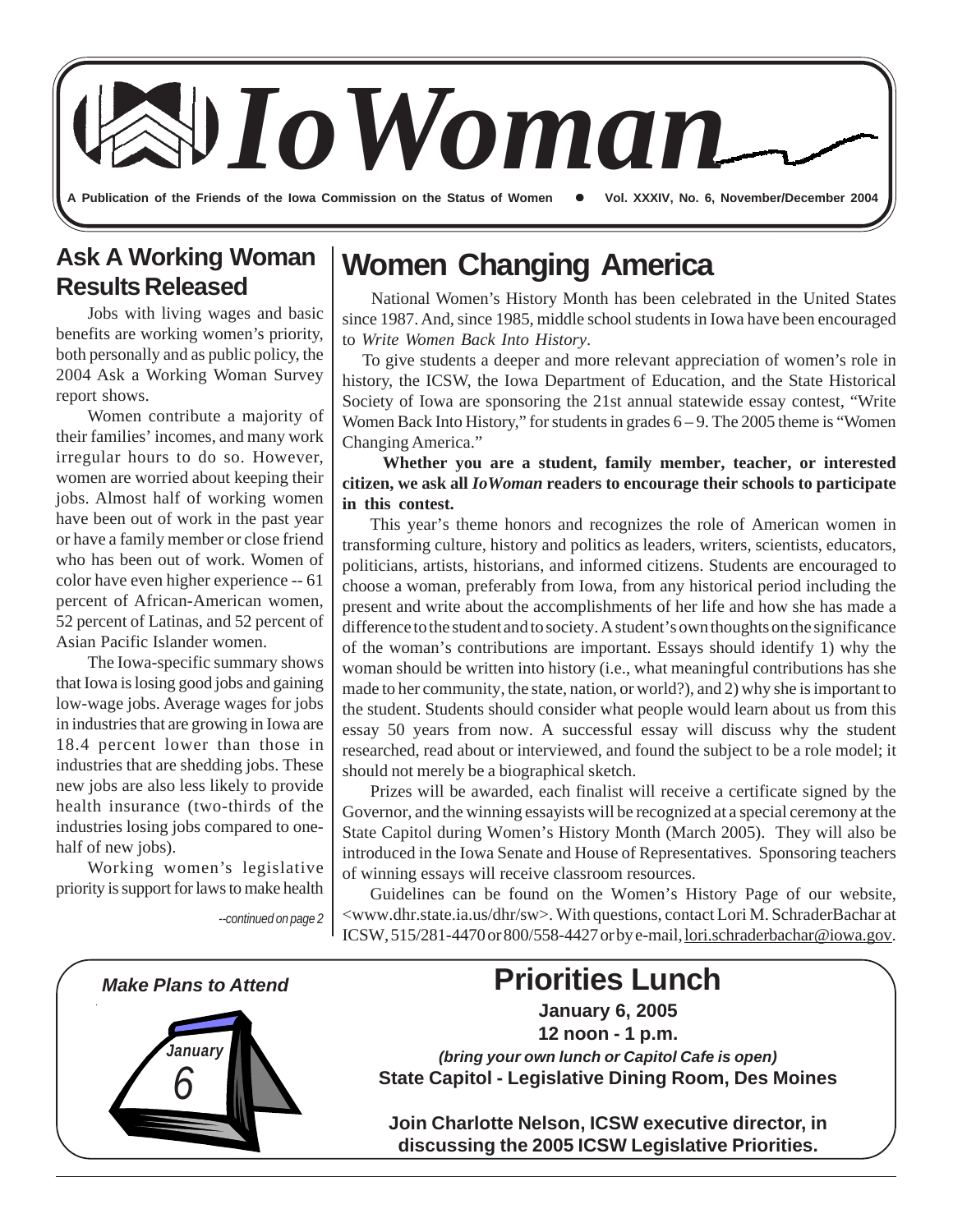care more affordable. Ninety-five percent of respondents say that health care is an important benefit. Yet, just under half of private-sector employers in Iowa offer health insurance to their workers.

Equal pay was also listed as an important benefit to 93 percent of working women. Women in Iowa had median annual earnings of \$27,100 compared with \$36,400 for Iowa men in 2002 (a ratio of 74.5 percent). Nationally, women were paid 77 cents for every dollar men received in 2002, which dropped to 76 cents in 2003.

The survey was conducted for the AFL-CIO by Lake Snell Perry & Associates. For more information, to read the entire report or to read the Iowa-specific summary, visit <www.aflcio.org/womenreport>.



### **Iowa Women's Hourly Wages Continue to Lag Behind Men's Wages**

Women today appear to have more career options then ever before. Nonetheless, Iowa women are still overwhelmingly bound into traditional job areas that negatively affect their economic status. Workers in female-dominated jobs – such as secretaries, cashiers, nurses, child care providers – are paid less than similar jobs dominated by men. 2000 census data reveal that the largest percentage of Iowa's female wage-earners was in technical, sales, and administrative support positions. Those are commonly referred to as "sticky floor" occupations because pay tends to be low with limited potential for advancement. The largest percentage of male workers, on the other hand, were operators, fabricators, or laborers – jobs which tend to pay higher wages. In Iowa, a comparison of the top ten jobs held primarily by men and those held primarily by women show a difference of \$2.73 per hour pay difference. Below is a list of the jobs held primarily by one gender and the wage each receives. There is a difference of \$109.20 per week between jobs held by men and those by women. Women and their families lose over \$5,678 from this disparity each year.

| <b>CONCENTRATION OF WORKERS IN JOBS, IOWA, 2004*</b>                                                                                                                                              |       |                                      |                               |         |                                                |
|---------------------------------------------------------------------------------------------------------------------------------------------------------------------------------------------------|-------|--------------------------------------|-------------------------------|---------|------------------------------------------------|
| <b>OCCUPATION</b>                                                                                                                                                                                 | %MALE | <b>AVERAGE</b><br><b>HOURLY WAGE</b> | <b>OCCUPATION</b>             | %FEMALE | <b>AVERAGE</b><br><b>HOURLY</b><br><b>WAGE</b> |
| 1) Bus/Truck Mechanic                                                                                                                                                                             | 99.6% | \$15.71                              | 1) Dental Hygienist           | 99.1%   | \$25.45                                        |
| 2) Heavy Vehicle Mechanic 99.3%                                                                                                                                                                   |       | \$15.91                              | 2) Dental Assistant           | 99.0%   | \$13.13                                        |
| 3) Mechanic/Repairer                                                                                                                                                                              | 99.2% | \$11.13                              | 3) Pre-K/Kindergarten Teacher | 98.7%   | \$11.65                                        |
| 4) Cement Mason/Finisher                                                                                                                                                                          | 99.2% | \$13.92                              | 4) Secretary                  | 97.7%   | \$13.12                                        |
| 5) Automobile Mechanic                                                                                                                                                                            | 98.8% | \$14.03                              | 5) Child Care Worker          | 96.8%   | \$7.47                                         |
| 6) Construction Supervisor                                                                                                                                                                        | 98.6% | \$21.70                              | 6) Registered Nurse           | 95.7%   | \$20.34                                        |
| 7) Plumber                                                                                                                                                                                        | 98.5% | \$18.46                              | 7) Licensed Practical Nurse   | 95.4%   | \$14.67                                        |
| 8) Carpenter                                                                                                                                                                                      | 98.4% | \$15.05                              | 8) Paralegal/Legal Asst.      | 95.1%   | \$18.35                                        |
| 9) Electrical Worker                                                                                                                                                                              | 98.3% | \$21.84                              | 9) Hairdresser/Cosmetologist  | 95.1%   | \$10.38                                        |
| 10) Brickmason                                                                                                                                                                                    | 98.0% | \$17.18                              | 10) Typist                    | 94.9%   | \$11.87                                        |
| *Ten jobs held primarily by women pay a weighted average of \$13.79 an hour, compared to \$16.52<br>paid by ten jobs held primarily by men—a difference of \$2.73 per hour, or \$109.20 per week. |       |                                      |                               |         |                                                |

**SOURCE: Labor Market Information Bureau, Iowa Workforce Development**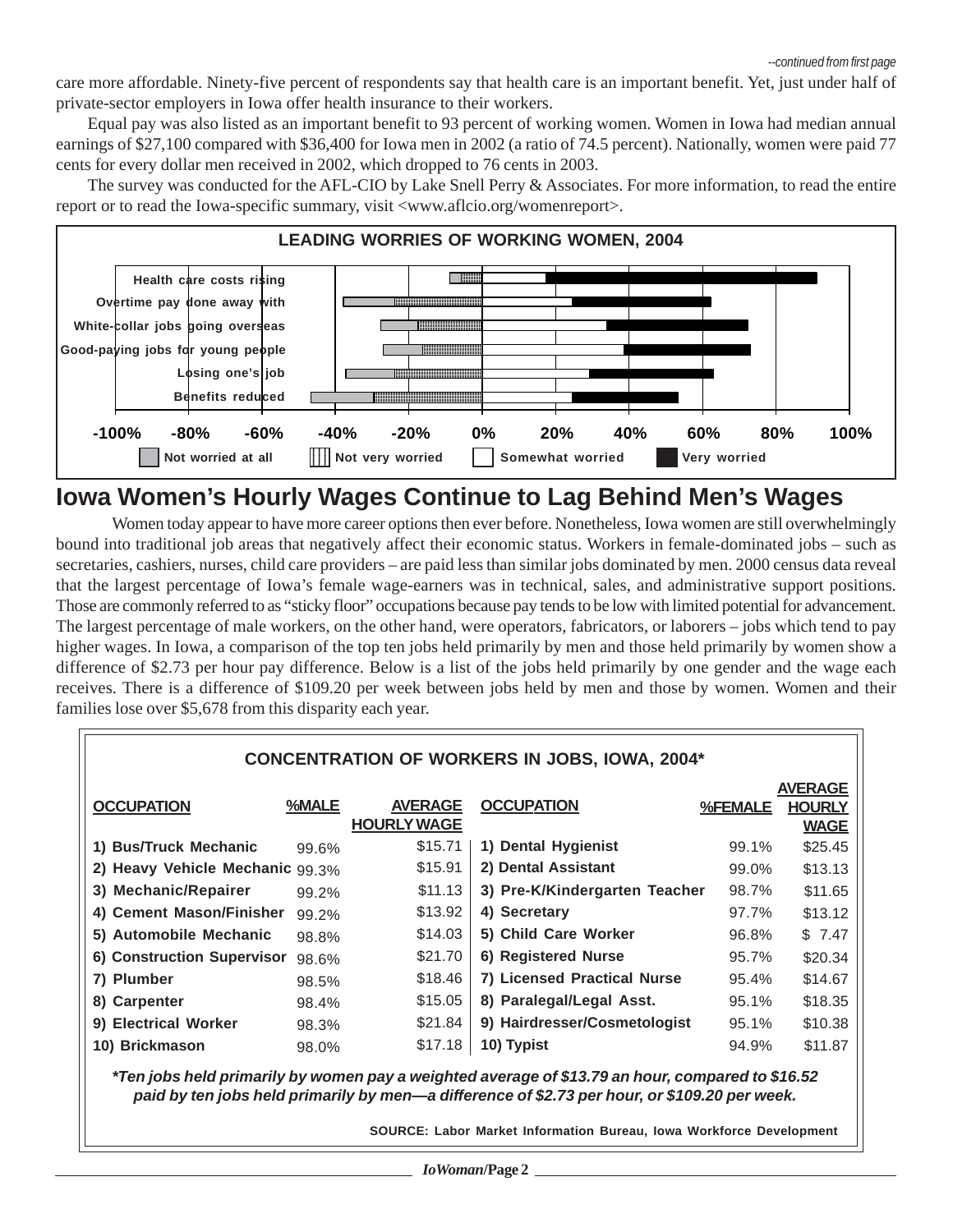## *Calendar of Events*

### *November*

- **2 VOTE!**
- **4 Center for Excellence in the Arts and Humanities Race, Gender, and Spirit: Reclaiming Lost Histories through Art.** 7 p.m., Iowa State University. <www.lectures.iastate.edu>.
- **5 Coffee with Chrysalis: Aging With Attitude.** 7:30- 8:30 a.m., Plymouth Congregational United Church of Christ, Des Moines. Free. RSVP to Chrysalis Foundation, 515/255-1853, pdavis@chrysalisfdn.org or <www.chrysalisfdn.org/events>.
- **5 Iowa Gender-Specific Services Task Force.** 10 a.m.-12 noon, Urbandale Public Library, Urbandale. Kathy Nesteby, ICSW, 515/281-6915, 800/558-4427, or kathy.nesteby@iowa.gov.
- **6 Planning to Live Your Best Life: Asian American Health & College Fair.** 8:15 a.m. - 1 p.m. Hoover High School, Des Moines. For more information, contact, Alyson Simmons at 515/288-9028 or asimmons@fpcouncil.com.
- **9 Interactive Imagery: Opening to Inner Wisdom.** 5:30-6:30 p.m., Plymouth Congregational Church. Free. RSVP to Des Moines Pastoral Counseling Center, 515/274-4006.
- **10 Uncommon Network.** 1-3 p.m., St. Catherine of Sienna Catholic Student Center, Des Moines. Cece Arnold, National Catholic Rural Life Conference, 515/270-2634 or ncrlcca@mchsi.com.
- **11 Veterans' Day.** State Holiday: ICSW office closed.
- **12-14 Grass Roots Organizing Weekend.** University of Iowa, Iowa City. \$25. Women's Resource and Action Center, 319/335-1486 or <www.uiowa.edu/~wrac>.
- **15 Diversity Conference.** Scheman Building, Iowa State University, Ames. \$75. Friends of Iowa Civil Rights, Inc., 515/225-1051 or <www.iowadiversity.com/conference>.
- **16 Friends of Iowa Women Prisoners.** 12 noon. Wesley United Methodist Church, Des Moines. Bring a brown bag lunch. Speaker: Roberta Victor on art therapy in women's prisons. Anyone interested is welcome. 515/283-1911.
- **18 The Importance of Culture in Communication.** 8:30 a.m. - 12 noon, Hotel Fort Des Moines, Des Moines. Fee varies. Jennifer Smyser, Iowa Council for International Understanding, 515/282-8269 x. 15 or <www.iciu.org>.
- **18-19 Long-Term Living Town Meeting.** Hilton Gardens, Johnston. Free. Valerie Rasmussen, AARP Iowa, 515/697-1010 or vrasmussen@aarp.org.

**19 Iowa Human Needs Advocates.** 9 a.m., Legislative Dining Room, State Capitol, Des Moines. Sharon Baker, cross.ministries@juno.com.

### *December*

- **1-3 Investing In Iowa's Youth, Investing In Iowa's Future: Disproportionate Minority Confinement Conference.** Holiday Inn, Des Moines. To register, visit <www.uiowa.edu/~nrcfcp/dmcrc>. Brad Richardson, 319/335-4965 or bradrichardson@uiowa.edu.
- **3 Iowa Gender-Specific Services Task Force.** 10 a.m.-12 noon. Urbandale Public Library, Urbandale. Kathy Nesteby, ICSW, 515/281-6915, 800/558-4427, or kathy.nesteby@iowa.gov.
- **4 Abusive Lending Summit.** 9:30 a..m. 3 p.m. Location TBA. For more information, contact Victor Elias at victore@cfpciowa.org or 515/280-9027.
- **4 Metro Des Moines League of Women Voters Luncheon.** 11:30 a.m - 1 p.m., State Historical Building. \$12. 515/255-1453 or info@lwvmdm.org.
- **7 Iowa Commission on the Status of Women Meeting.** 10:30 a.m. -2:30 p.m.. Location TBA. Free and open to the public. Call or write for special accommodations, 800/558-4427, 515/281-4461 or dhr.icsw@iowa.gov.
- **7 Labyrinth Walks: Journeying into the Sacred Center.** 5:30-6:30 p.m., College of Massage and Healing Arts Center. Free. RSVP to Des Moines Pastoral Counseling Center, 515/274-4006.
- **16 In Their Shoes Diversity Training.** 8:30 a.m. 12 noon, Hotel Fort Des Moines, Des Moines. Fee varies. Jennifer Smyser, Iowa Council for International Understanding, 515/282-8269 x. 15 or <www.iciu.org>.
- **16 Examining the Special Role of Leaders in Valuing Diversity.** 1 - 4:30 p.m., Hotel Fort Des Moines, Des Moines. Fee varies. Jennifer Smyser, Iowa Council for International Understanding, 515/282-8269 x. 15 or <www.iciu.org>.

March is fast approaching. Is your organization planning an event to celebrate Women's History Month? Please send information about events of your group or in your area that you would like to have included on the calendar. Send the information (date, time, short description, contact name/info) to Lori SchraderBachar at Lucas State Office Building, Des Moines, IA 50319 or lori.schraderbachar@iowa.gov.